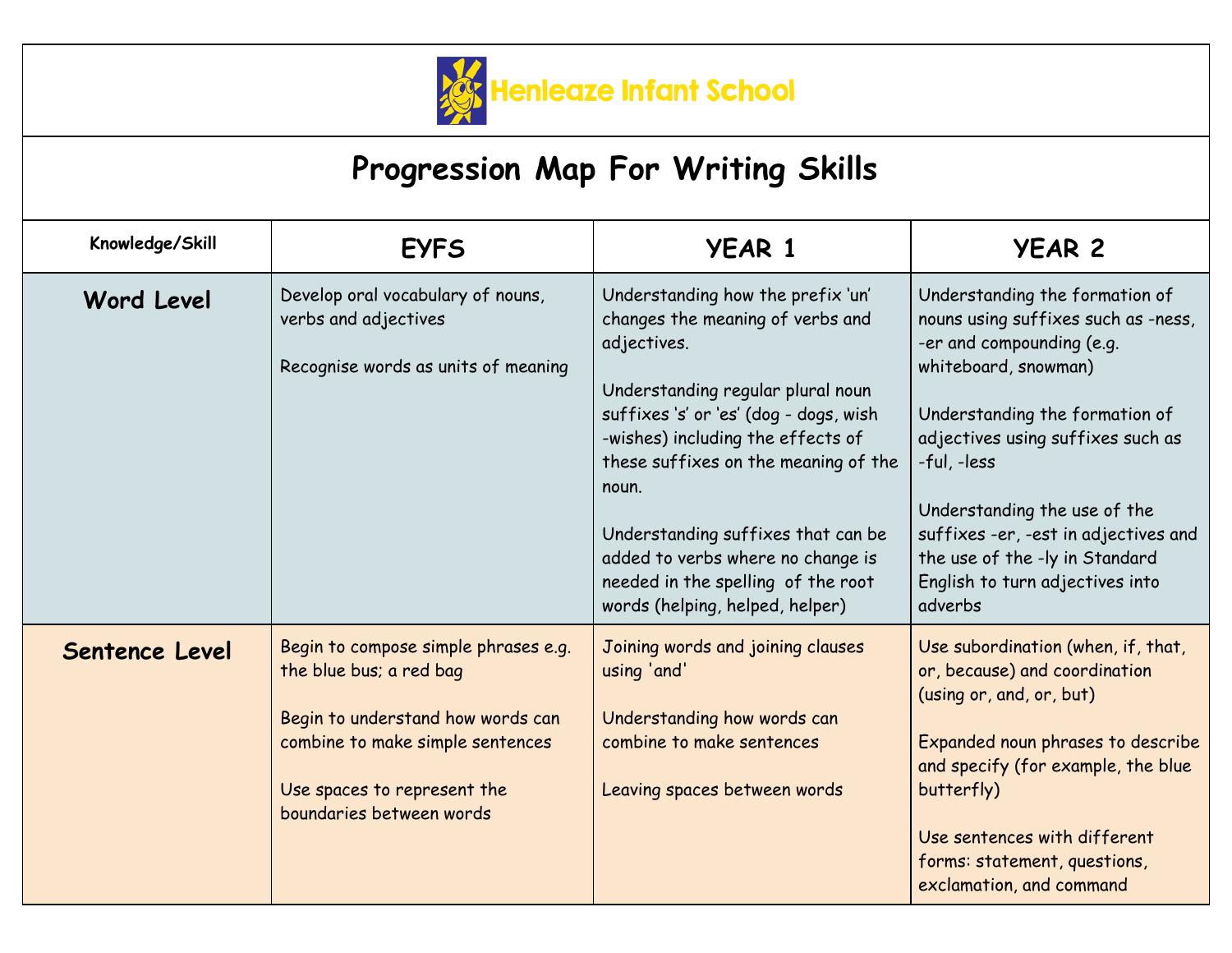| Punctuation                                                                            | Use a capital letter for a person's<br>name and the pronoun I<br>Begin to punctuate simple sentences<br>with a capital letter and a full stop<br>Begin to recognise and show<br>awareness of question marks and<br>exclamation marks in text | Using a capital letter for names of<br>people, places, days of the week and<br>the personal pronoun I<br>Punctuate many sentences with a<br>capital letter and a full stop,<br>question mark or exclamation mark | Correct use of capital letters and<br>full stops to demarcate sentences<br>and question marks and<br>exclamation marks, where required<br>Apostrophes to mark where<br>letters are missing in spelling and<br>to mark singular possession in<br>nouns<br>Commas to separate items in a list |
|----------------------------------------------------------------------------------------|----------------------------------------------------------------------------------------------------------------------------------------------------------------------------------------------------------------------------------------------|------------------------------------------------------------------------------------------------------------------------------------------------------------------------------------------------------------------|---------------------------------------------------------------------------------------------------------------------------------------------------------------------------------------------------------------------------------------------------------------------------------------------|
| Vocabulary                                                                             | Use the following grammatical<br>terminology in discussing their<br>writing: letter, capital letter, word,<br>full stop, sentence                                                                                                            | letter, capital letter, word,<br>singular, plural, sentence,<br>punctuation, full stop, question<br>mark, exclamation mark.                                                                                      | Use and understand the following<br>grammatical terminology in<br>discussing their writing: noun,<br>noun phrase, statement,<br>question, exclamation, command,<br>compound, suffix, adjective,<br>adverb, verb tense (past,<br>present), apostrophe, and comma                             |
| Text                                                                                   |                                                                                                                                                                                                                                              | Sequencing sentences to form short<br>narratives.                                                                                                                                                                | Correct choice and consistent use<br>of present tense and past tense<br>throughout writing<br>Use of the progressive form of<br>verbs in the present and past<br>tense to mark actions in progress                                                                                          |
| <b>Composition:</b><br>Planning, drafting,<br>evaluating, editing<br>and proof reading | Think aloud as they collect ideas<br>Compose a sentence orally before<br>writing it and orally re-draft to check<br>that the meaning is clear<br>Orally compose a series of sentences<br>to create short narratives                          | Saying out loud what they are going<br>to write about<br>Composing a sentence orally before<br>writing it<br>Discuss what they have written with<br>the teacher or other pupils.                                 | Planning or saying out loud what<br>they are going to write about.<br>Writing down ideas and/or key<br>words including new vocabulary.<br>Encapsulating what they want to<br>say, sentence by sentence.                                                                                     |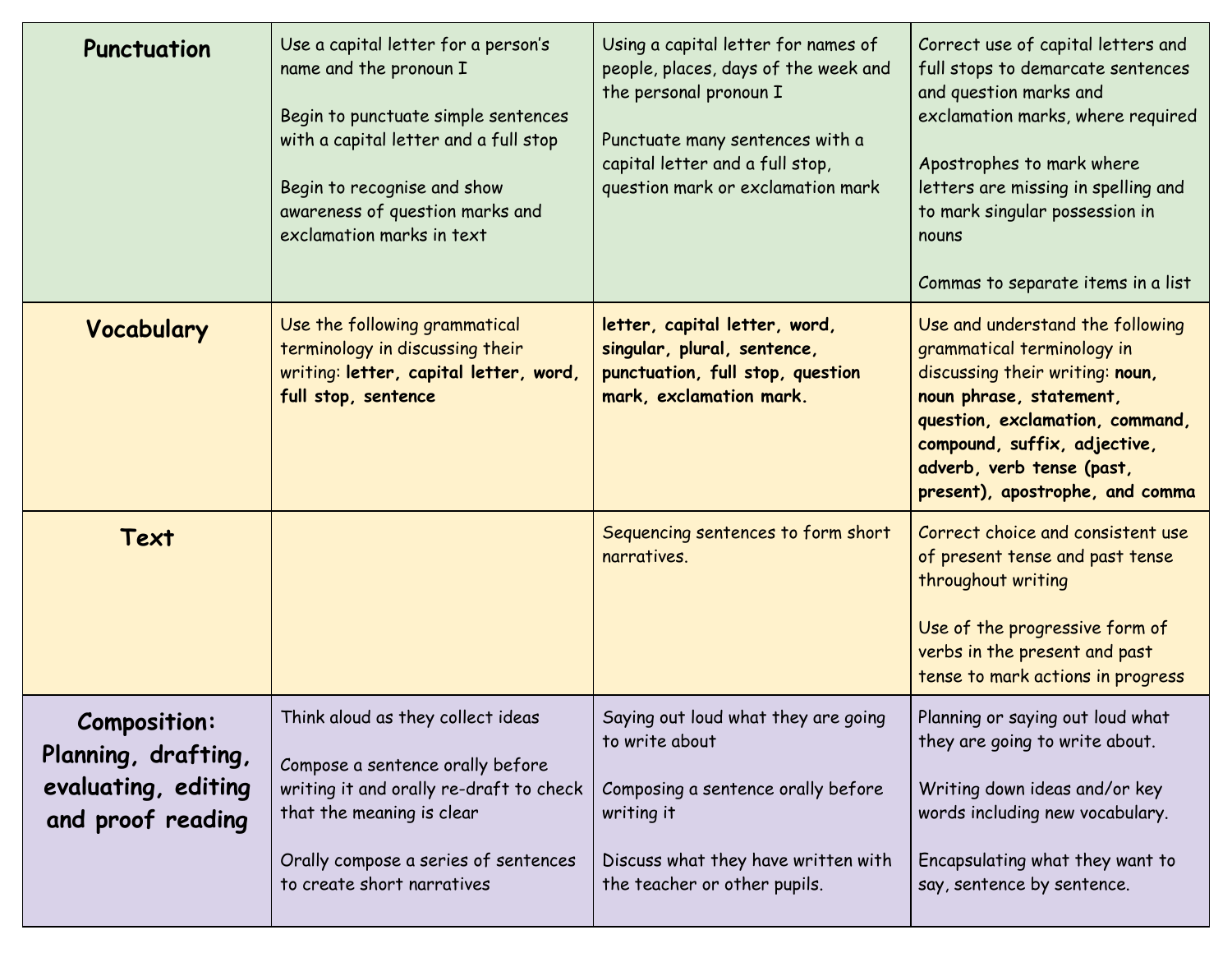|                    | Listen to the narratives of others and<br>talk about what they like about them<br>Sequence events from familiar<br>narrative and orally retell simple<br>stories<br>Write simple sentences that can be<br>read by themselves and others<br>Discuss what they have written with<br>the teacher or other pupils.<br>Read aloud what they have written | Sequence sentences to form short<br>narratives<br>Re-read what they have written to<br>check it makes sense<br>Read aloud their writing clearly<br>enough to be heard by their peers<br>and the teacher | Develop positive attitudes and<br>stamina for writing by:<br>Writing simple, coherent<br>narratives about personal<br>experiences and those of others<br>(real or fictional)<br>Writing about real events<br>recording these simply and clearly<br>Writing poetry<br>Writing for different purposes<br>Evaluating their writing with the<br>teacher and other pupils.<br>Re-reading to check that their<br>writing makes sense and that verbs<br>to indicate time are used correctly<br>and consistently, including verbs in<br>the continuous form.<br>Proof-reading to check that their<br>writing makes sense and that verbs<br>to indicate time are used correctly<br>and consistently, including verbs in<br>the continuous form |
|--------------------|-----------------------------------------------------------------------------------------------------------------------------------------------------------------------------------------------------------------------------------------------------------------------------------------------------------------------------------------------------|---------------------------------------------------------------------------------------------------------------------------------------------------------------------------------------------------------|---------------------------------------------------------------------------------------------------------------------------------------------------------------------------------------------------------------------------------------------------------------------------------------------------------------------------------------------------------------------------------------------------------------------------------------------------------------------------------------------------------------------------------------------------------------------------------------------------------------------------------------------------------------------------------------------------------------------------------------|
|                    |                                                                                                                                                                                                                                                                                                                                                     |                                                                                                                                                                                                         | Read aloud what they have written<br>with appropriate intonation to<br>make the meaning clear.                                                                                                                                                                                                                                                                                                                                                                                                                                                                                                                                                                                                                                        |
| <b>Handwriting</b> | Sit correctly at a table, holding a<br>pencil comfortably and correctly.<br>Begin to form lower case letters in                                                                                                                                                                                                                                     | Sit correctly at a table, holding a<br>pencil comfortably and correctly.<br>Most lower case letters formed in                                                                                           | Form lower-case letters of the<br>correct size relative to<br>one-another.                                                                                                                                                                                                                                                                                                                                                                                                                                                                                                                                                                                                                                                            |
|                    | the correct direction, starting and<br>finishing in the right place.                                                                                                                                                                                                                                                                                | the correct direction, starting and<br>finishing in the right place.                                                                                                                                    | Write capital letters and digits of<br>the correct size, orientation and                                                                                                                                                                                                                                                                                                                                                                                                                                                                                                                                                                                                                                                              |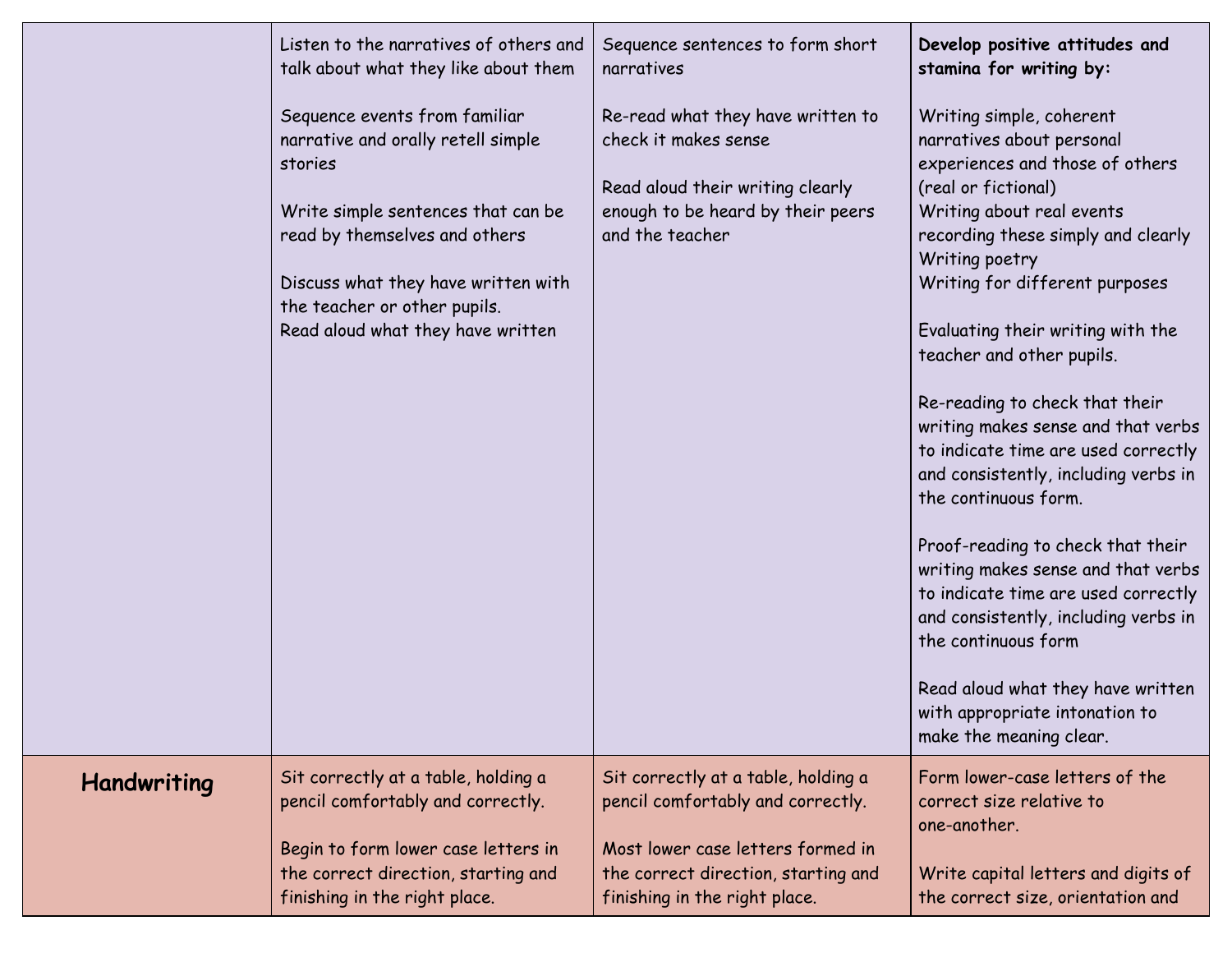|                 | Understand which letters belong to<br>which handwriting 'families' (i.e.<br>letters that are formed in similar<br>ways) and to practise these.<br>Form capital letters<br>Form digits 0-9<br>Starting and finishing in the correct<br>place                                                                                                                                                                                                                                                                                                              | Understand which letters belong to<br>which handwriting 'families' (i.e.<br>letters that are formed in similar<br>ways) and to practise these.<br>Start to join digraphs following<br>penpals progression<br>Form capital letters.<br>Form digits 0-9                                                                                                                                                                                                                                                                                                                        | relationship to one another to<br>lower case letters<br>Use spacing between words that<br>reflects the size of the letters<br>Start using some of the diagonal<br>and horizontal strokes needed to<br>join letters and understand which<br>letters, when adjacent to one<br>another, are best left unjoined.<br>f, g, y, q, p. Follow penpals<br>progression for joining                                                                                                                                                                                                                                                                                                    |
|-----------------|----------------------------------------------------------------------------------------------------------------------------------------------------------------------------------------------------------------------------------------------------------------------------------------------------------------------------------------------------------------------------------------------------------------------------------------------------------------------------------------------------------------------------------------------------------|------------------------------------------------------------------------------------------------------------------------------------------------------------------------------------------------------------------------------------------------------------------------------------------------------------------------------------------------------------------------------------------------------------------------------------------------------------------------------------------------------------------------------------------------------------------------------|-----------------------------------------------------------------------------------------------------------------------------------------------------------------------------------------------------------------------------------------------------------------------------------------------------------------------------------------------------------------------------------------------------------------------------------------------------------------------------------------------------------------------------------------------------------------------------------------------------------------------------------------------------------------------------|
| <b>Spelling</b> | Orally blend and segment cvc and<br>ccvc/cvcc words containing the<br>phonemes taught<br>Use phonic knowledge to write words<br>in ways that match their spoken<br>sounds<br>Spell some phonetically decodable<br>words correctly and make phonetically<br>plausible attempts at others<br>Spell common exception words<br>(Phases 2 & 3 of Letters & Sounds)<br>Write their own name correctly<br>Writes from memory simple<br>sentences,<br>dictated by the teacher, that include<br>words using the GPCs and common<br>exception words taught so far. | Use further prefixes and suffixes<br>and understand the guidance for<br>adding them.<br>Adding the endings -ing, -ed, and -er<br>to verbs where no change is needed<br>to the root word<br>Adding -er and -est to adjectives<br>where no change is needed to the<br>root word.<br>Adding the pre-fix -un without any<br>change of spelling to the root word<br>unhappy, undo<br>Adding 's' and 'es' to words (plurals of<br>nouns and the third person singular<br>verbs)<br>Use knowledge of morphology and<br>etymology in spelling and<br>understand that the spelling of | Write from memory simple<br>sentences, dictated by the<br>teacher, that include words using<br>the GPCs and common exception<br>words taught so far.<br>Segmenting spoken words into<br>phonemes and representing these<br>by graphemes, spelling many<br>correctly and making phonetically<br>plausible attempts at others<br>Learning new ways of spelling<br>phonemes for which one or more<br>spellings are already known, and<br>learn some words with each<br>spelling, including a few common<br>homophones<br>Adding suffixes to words of more<br>than one syllable<br>Adding -ed, -ing, -er and -est to a<br>root word ending in -y with a<br>consonant before it. |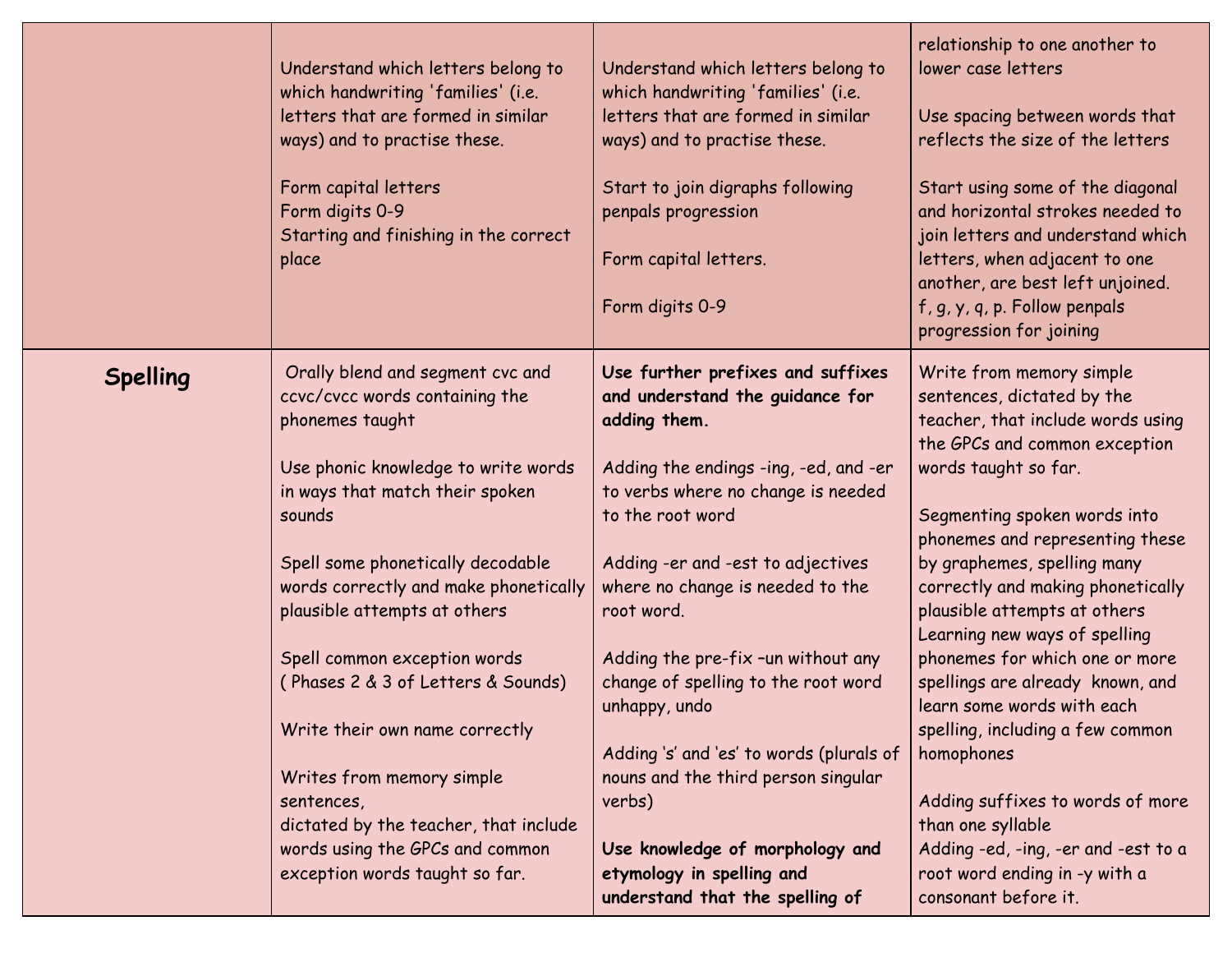| some words needs to be learnt<br>specifically.                           | Adding                                                             |
|--------------------------------------------------------------------------|--------------------------------------------------------------------|
|                                                                          | $-$ ing, $-$ ed                                                    |
| The sounds /f/, /l/, /s/, /z/ and /k/                                    | -er -est and -y to words of one                                    |
| spelt ff, II, ss, zz and ck                                              | syllable ending in a single                                        |
| The /n/ sound spelt before K                                             | consonant letter after a single                                    |
| Division of words into syllables                                         | vowel letter.                                                      |
|                                                                          |                                                                    |
| The /ch/ sound spelt tch                                                 | Adding the endings -ing, -ed, -er,                                 |
| match, hutch                                                             | -est and -y to words ending in -e                                  |
|                                                                          | with a consonant before it.                                        |
| The /v/ sound at the start of words                                      |                                                                    |
| Words ending -y                                                          | Add suffixes to spell longer words<br>, including -ment,           |
| happy, funny                                                             | -ness,                                                             |
|                                                                          | -ful -less and -ly                                                 |
| New consonant spellings ph and wh.                                       |                                                                    |
| 'using k for the /k/ sound                                               | /j/ sound spelt as ge and dge at                                   |
| skin, kit                                                                | the end of words, and sometimes                                    |
|                                                                          | spelt as g elsewhere in words                                      |
| Spell the days of the week                                               | before e, i                                                        |
|                                                                          |                                                                    |
| Spell most common exception words<br>(From NC Year 1 and Phases 2-5 of   | /s/ sound spelt c before e, I and y                                |
| Letters & Sounds)                                                        | /n/ sound spelt kn at the beginning<br>of words                    |
|                                                                          | /r/ sound spelt wr at the beginning                                |
| Compound words                                                           | of words                                                           |
| football, bedroom                                                        | /I/ sound spelt -le and el at the                                  |
|                                                                          | ends of words                                                      |
| Names the letters of the alphabet in                                     | Words ending -il                                                   |
| order & use the letter names to                                          | /igh/ sound spelt -y at the end of                                 |
| distinguish between alternative                                          | words.                                                             |
| spellings of the same sound                                              | /or/ Sound spelt a before I and II                                 |
|                                                                          | e.g. ball                                                          |
| Write from memory simple                                                 | /u/ sound spelt 'o' e.g. other<br>/ee/ Sound spelt -ey e.g. monkey |
| sentences, dictated by the teacher,<br>that include words using the GPCs | /o/ sound spelt a after w and qu                                   |
|                                                                          |                                                                    |